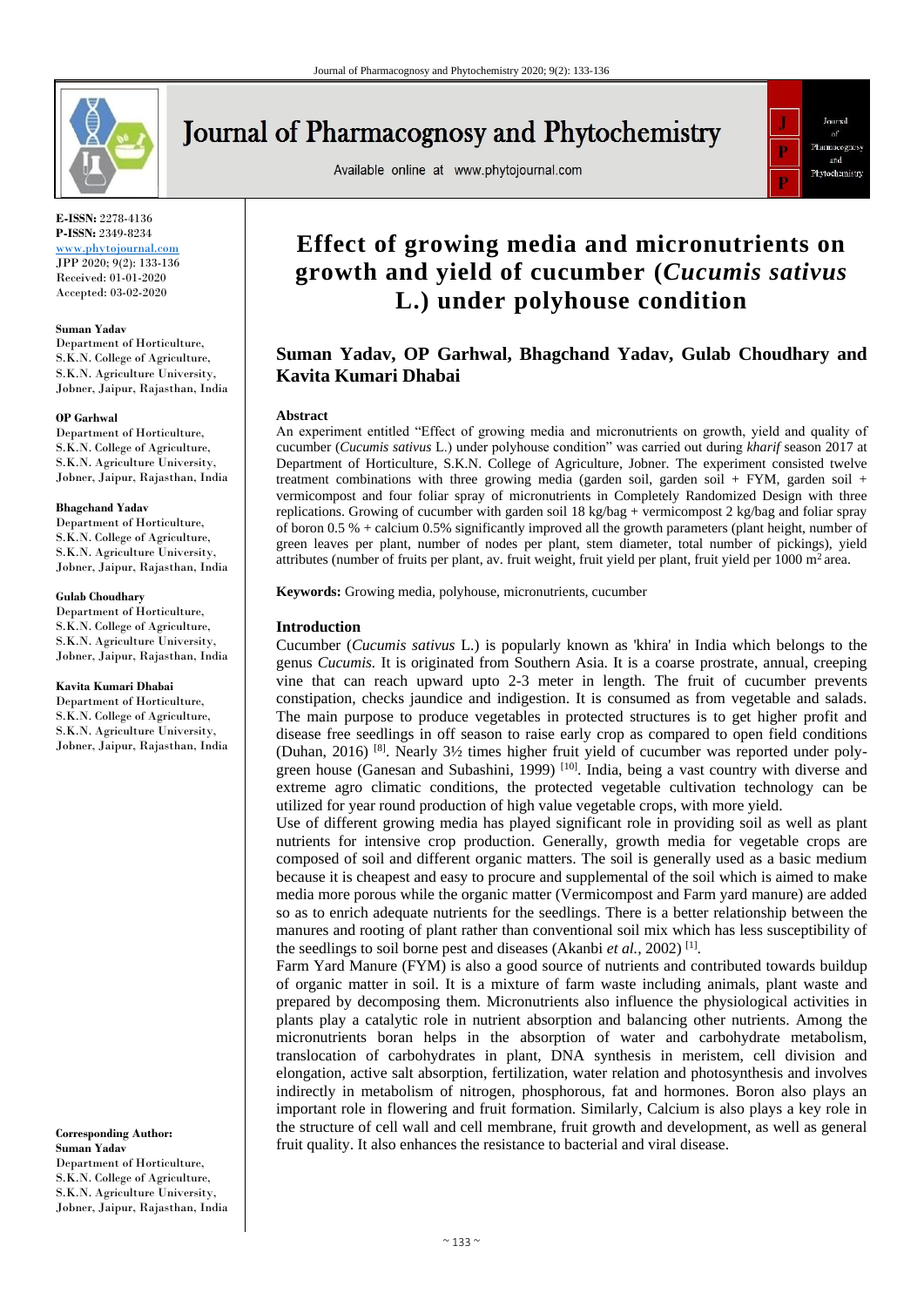

**Fig 1:** A view of cucumber cultivation in polybags under polyhouse condition

#### **Materials and Methods**

The experiment was laid out under naturally ventilated polyhouse at Department of Horticulture, S.K.N. College of Agriculture, Jobner, Rajasthan during 2017. Geographically, Jobner is situated in Jaipur district of Rajasthan at 75<sup>0</sup>28' longitude and  $26^005'$  latitude and altitude of 427 metres above mean sea level. The experiment comprised twelve treatment combinations including 3 combination of growing media Garden soil 20 kg/bag, Garden soil 15 kg/bag + FYM 5 kg/bag, Garden soil 18 kg/bag + Vermicompost 2 kg/bag and 4 foliar application of micronutrients water spray, Foliar spray of B @ 0.5%, Foliar spray of Ca@ 0.5 %, Foliar spray of B @ 0.5% &Ca @ 0.5%. Garden soil was collected upto a depth of 5 cm from Horticulture farm by removing surface soil. The texture of soil was loamy sand (entisol) with pH 8.2, EC 1.35 dSm-1, organic carbon 0.20 %, available nitrogen 135 kg/ ha, available phosphorus 16.25 kg/ha, available potassium 148.6 kg/ ha and sulphur @ 8.40 mg/ kg. Among the different growing media, vermicompost was procured from college vermicompost unit and FYM from Dairy farm of college. A mixture of growing media was prepared as per treatment and polybags of 30 x 30 cm size were filled with the mixture (20 kg/bag). The polybags were perforated at bottom and sides by making 5-6 holes before filling mixture of media. Foliar spray of boron supplied through 'Borax' (Na2B4O7.10H2O. However foliar spray of Calcium was supplied through Agricultural lime which is a crushed limestone. It is a soil additive made from pulverized limestone or chalk and the primary active component is calcium carbonate  $(CaCo<sub>3</sub>)$ . Seeds of cucumber *cv*. 'Hilton' were procured from Jaipur in air-tight polythene packing and sowing of one seed in each polybag was done upto a depth 1.5 to 2 cm sown at approximately 2 cm depth. Observation of growth attributes like Plant height (m), number of green leaves per plant, stem diameter (cm), number of nodes per plant were taken from randomly selected 5 plants of each treatment at 45 and 90 days after sowing. Total 9 number of pickings were taken.

Yield attributes like number of fruits per plant, fruit weight per plant, fruit yield (t/1000m<sup>2</sup>) were taken in each picking and measured from randomly selected five fruits per plant in each picking.

#### **Results and Discussion**

#### **Effect of growing media on growth and yield parameters**

The higher values for plant height (m), number of green leaves per plant, stem diameter (cm), number of nodes per plant at 45 and 90 days after sowing, total number of pickings maximum number of fruit/plant average fruit weight/plant, fruit yield per plant and per  $1000 \text{ m}^2$  were recorded when cucumber crop was sown with growing media  $G_2$  (Garden soil  $18 \text{ kg/bag} + \text{vermicompost } 2 \text{ kg/bag}$  which were significantly superior as compared to rest of the treatments (Table 1).

Higher values of growth and yield parameters might be due to use of vermicompost would have facilitated better aeration, adequate drainage and created a favourable soil environment for deeper penetration of roots and higher nutrient extraction from soils. Vermicompost contains more number of  $N_2$  fixing, phosphate solubilizing and other beneficial microbes, antibiotics, vitamins, hormones, enzymes, which have better effect on growth and yield of plants (Bhawalkar, 1992)<sup>[5]</sup>. Vermicompost also improved the soil physical and chemical properties and leading to the adequate supply of nutrients to the plants which might have promoted the maximum vegetative growth and higher manufacture of food and its subsiquent partioning to sink. The results reported with Sharma *et al.* (2009)<sup>[21]</sup>, Umamaheswarappa *et al.* (2005)<sup>[24]</sup>, and Okoli and Nweke  $(2015)$ <sup>[16]</sup> are in close conformity with these findings. Similar results have also been reported by Prabhu et al. (2006)<sup>[17]</sup>.

Azarmi *et al.* [\(2009\)](file:///C:/Users/VIP/Desktop/OFFICE%20FILES/AKHIL%20NEW/9-1-394.docx%23page21) [3] , [Moraditochaee](https://www.researchgate.net/publication/267411117_Effects_of_Vermicompost_Application_and_Nitrogen_Fertilizer_Rates_on_Fruit_Yield_and_Several_Attributes_of_Eggplant_Solanum_melongena_L_in_Iran?el=1_x_8&enrichId=rgreq-860c7f97cbafea722ee1ad60268f7fd8-XXX&enrichSource=Y292ZXJQYWdlOzI2NjA4Nzg4MTtBUzoxODkxNzYyNTUzNjEwMjRAMTQyMjExNDU0MjE0MA==) *et al.* (2011) [15],Vijaya and Seethalakshmi [\(2011\)](file:///C:/Users/VIP/Desktop/OFFICE%20FILES/AKHIL%20NEW/9-1-394.docx%23page25) [25] , [Yardim](https://www.researchgate.net/publication/228489226_Suppression_of_tomato_hornworm_Manduca_quinquemaculata_and_cucumber_beetles_Acalymma_vittatum_and_Diabotrica_undecimpunctata_populations_and_damage?el=1_x_8&enrichId=rgreq-860c7f97cbafea722ee1ad60268f7fd8-XXX&enrichSource=Y292ZXJQYWdlOzI2NjA4Nzg4MTtBUzoxODkxNzYyNTUzNjEwMjRAMTQyMjExNDU0MjE0MA==) *et al.* (2006) <sup>[26]</sup>, Bindiya *et al.* (2006)<sup>[7]</sup> and Ghasem *et al.* (2014)<sup>[11]</sup> in cucumber.

#### **Effect of micronutrients on growth and yield parameters**

Application of micronutrient had significant effect on plant height, number of green leaves per plant, stem diameter and number of nodes per plant at 45 and 90 days after sowing, total number of pickings, number of fruit/plant, average weight of fruit per plant, fruit yield per plant and per  $1000 \text{ m}^2$ were recorded under treatment  $S_3$  (Boron + Calcium) over other treatments. (Table 1)

Foliar application of micronutrients specially boron increased the level of carbohydrates, also helps in absorption of water and carbohydrate metabolism and increased fruit size and fruit yield.

Boron and calcium both promotes calcium metabolism and cell wall integrity and delay cell wall degradation which increase fruit firmness. Ryden *et al.* (2003) on tomato.

**Table 1:** Effect of Growing Media and micronutrients on Growth parameters of Cucumber

| <b>Treatments</b><br><b>Growing media</b>        | Plant height (m) |               | Number of green<br>leaves per plant |               | <b>Stem Diameter</b><br>(cm) |               | Number of nodes per<br>plant |               |
|--------------------------------------------------|------------------|---------------|-------------------------------------|---------------|------------------------------|---------------|------------------------------|---------------|
|                                                  | <b>45 DAS</b>    | <b>90 DAS</b> | <b>45 DAS</b>                       | <b>90 DAS</b> | <b>45 DAS</b>                | <b>90 DAS</b> | <b>45 DAS</b>                | <b>90 DAS</b> |
| G <sub>0</sub> - Garden soil (20 kg/bag)         | 1.18             | 2.43          | 26.13                               | 57.05         | 12.00                        | 1.10          | 14.39                        | 29.63         |
| $G_1$ - Garden soil (15 kg/bag) + FYM (5 kg/bag) | 1.46             | 2.71          | 33.25                               | 63.50         | 15.65                        | 1.30          | 17.80                        | 33.05         |
| $G_2$ - Garden soil (18 kg/bag) + VC (2 kg/bag)  | 1.60             | 2.86          | 37.78                               | 68.03         | 17.88                        | 1.50          | 19.51                        | 34.76         |
| $SEm+$                                           | 0.03             | 0.04          | 0.59                                | 1.09          | 0.38                         | 0.03          | 0.32                         | 0.58          |
| $CD (P=0.05)$                                    | 0.08             | 0.12          | 1.72                                | 3.18          | 1.10                         | 0.08          | 0.93                         | 1.69          |
| Micronutrients                                   |                  |               |                                     |               |                              |               |                              |               |
| $S_0$ - Control (water spray)                    | 1.16             | 2.41          | 26.01                               | 56.79         | 0.81                         | .09           | 14.40                        | 29.64         |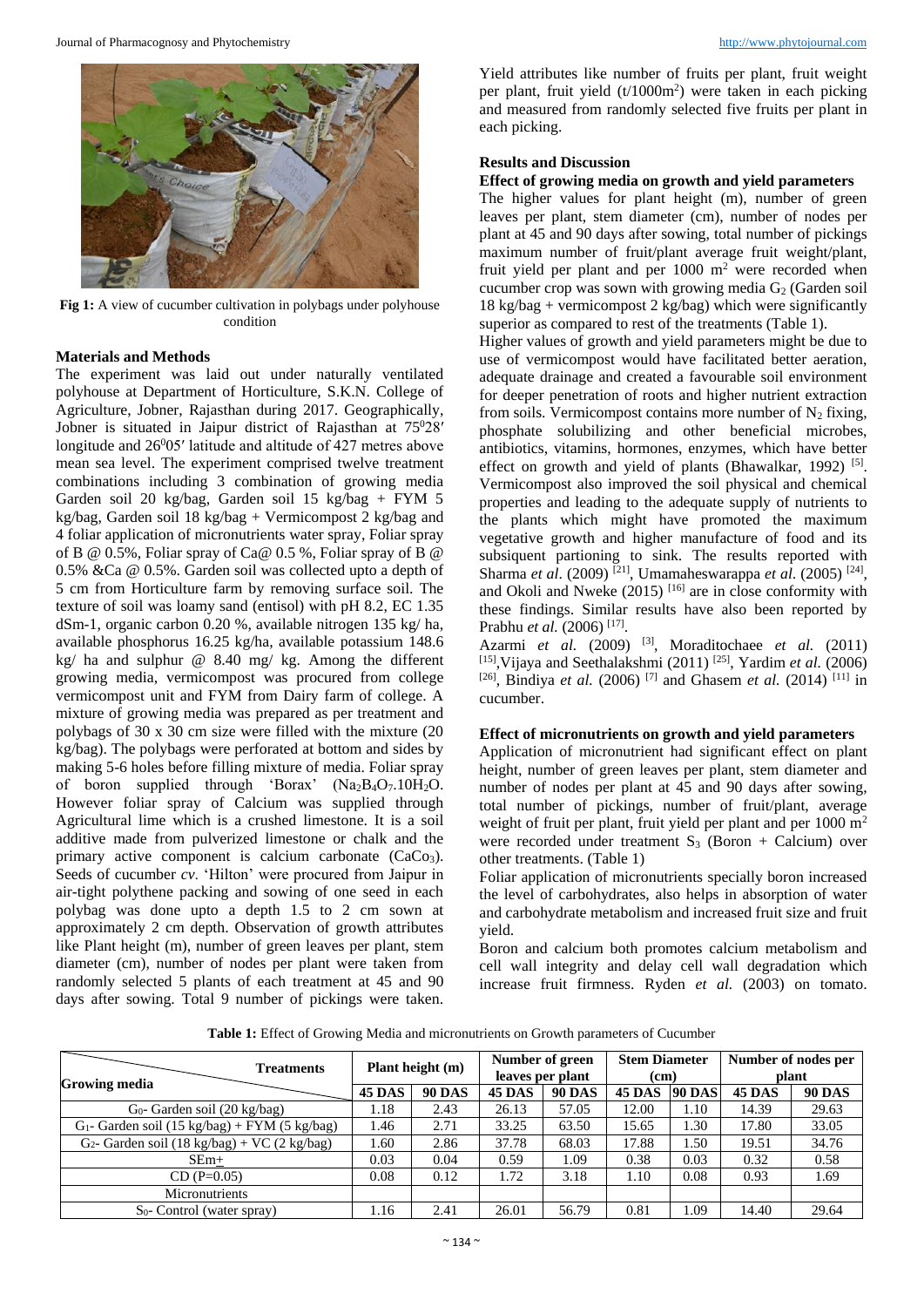Journal of Pharmacognosy and Phytochemistry [http://www.phytojournal.com](http://www.phytojournal.com/)

| $S_1$ - Foliar spray of boron           | 1.37 | 2.62 | 31.90 | 61.64 | 0.85 | 1.28 | 16.69 | 31.94 |
|-----------------------------------------|------|------|-------|-------|------|------|-------|-------|
| $S_2$ - Foliar spray of calcium         | .48  | 2.73 | 33.35 | 64.06 | 0.96 | 1.37 | 18.10 | 33.34 |
| $S_3$ - Foliar spray of boron + calcium | 1.64 | 2.89 | 38.28 | 68.95 | 1.16 | . 46 | 19.75 | 35.00 |
| SEm+                                    | 0.03 | 0.05 | 0.68  | 1.25  | 0.03 | 0.03 | 0.37  | 0.67  |
| $CD(P=0.05)$                            | 0.09 | 0.13 | 1.99  | 3.68  | 0.07 | 0.09 | 1.07  | 1.95  |
| CV(%)                                   | 6.50 | 5.15 | 6.27  | 5.98  | 8.04 | 6.97 | 6.37  | 6.14  |

GS: Garden soil; FYM: Farm Yard Manure; VC: Vermicompost



**Fig 2:** Cucumber cultivation under polyhouse condition

| Table 2: Effect of Growing Media on Yield and quality Parameters of Cucumber |  |  |
|------------------------------------------------------------------------------|--|--|
|------------------------------------------------------------------------------|--|--|

| <b>Treatments</b>                                | Number of | No. of fruits/ | Average fruit weight Fruit yield/plant Fruit yield (t/ 1000 |      |       |
|--------------------------------------------------|-----------|----------------|-------------------------------------------------------------|------|-------|
| <b>Growing media</b>                             | pickings  | plant          | $\left( \mathbf{g} \right)$                                 | (kg) | $m^2$ |
| $G_0$ - Garden soil (20 kg/bag)                  | 12.00     | 24.89          | 108.71                                                      | 2.71 | 4.40  |
| $G_1$ - Garden soil (15 kg/bag) + FYM (5 kg/bag) | 15.65     | 29.35          | 116.23                                                      | 3.44 | 6.19  |
| $G_2$ - Garden soil (18 kg/bag) + VC (2 kg/bag)  | 17.88     | 33.76          | 121.18                                                      | 4.13 | 7.79  |
| $SEm+$                                           | 0.38      | 0.47           | 1.71                                                        | 0.09 | 0.16  |
| $CD (P=0.05)$                                    | 1.10      | 1.38           | 5.01                                                        | 0.27 | 0.46  |
| Micronutrients                                   |           |                |                                                             |      |       |
| $S_0$ - Control (water spray)                    | 11.94     | 24.90          | 105.32                                                      | 2.63 | 4.52  |
| $S_1$ - Foliar spray of boron                    | 15.34     | 29.39          | 113.93                                                      | 3.36 | 6.04  |
| $S_2$ - Foliar spray of calcium                  | 15.79     | 30.29          | 116.20                                                      | 3.53 | 6.35  |
| $S_3$ - Foliar spray of boron + calcium          | 17.64     | 32.76          | 126.04                                                      | 4.19 | 7.61  |
| $SEm+$                                           | 0.43      | 0.54           | 1.97                                                        | 0.11 | 0.18  |
| $CD (P=0.05)$                                    | 1.28      | 1.59           | 5.78                                                        | 0.31 | 0.53  |

GS: Garden soil; FYM: Farm Yard Manure; VC: Vermicompost

#### **References**

- 1. Akanbi BW, Togun AO, Baiyewn RA. Suitability of plant residue compost as nursery medium for some tropical fruit tree seedlings. Journal of Agriculture Research. 2002; 3:24-29.
- 2. Asano JC. Effect of organic manures on quality of vegetables. Journal of Agriculture Research. 1994; 18(1):31-36.
- 3. Azarmi R, Giglou MT, Taleshmikail RD. Influence of vermicompost on soil chemical and physical properties in tomato (*Lycopersicum esculentum*) field. African Journal of Biotechnology. 2009; 7(14):2397-2401.
- 4. Azarmi R, Torabi M, Giglou, Hajieghrari B. The effect of sheep-manure vermicompost on quantitative and qualitative properties of cucumber (*Cucumis sativus* L.) grown in the greenhouse. African Journal of Biotechnology. 2009; 8(19):4953-4957.
- 5. Bhawalkar US. Chemical farming to natural farming a quick changeover without loss of yield. National Seminar on Natural Farming in Rajasthan College of Agriculture, Udaipur, 1992, 79-88p.
- 6. Bindiya Y, Reddy IP, Srihari D, Narayanamma M, Reddy RS. Effect of integrated nutrient management on growth and yield of cucumber (*Cucumis sativus* L.). Journal Research ANGRAU. 2006; 4(4):8-1.
- 7. Bindiya Y, Reddy IP, Srihari D, Reddy RS, Narayanamma M. Effect of different sources of nutrition on soil health, bacterial population and yield of cucumber. Journal of Research. 2006 34:12-17.
- 8. Duhan PK. Cost benefit analysis of tomato production in protected and open farm. International Journal of Advanced Research Management and Social Sciences. 2016; 5(12):140-148.
- 9. Eifediyi EK, Remison SU. Growth and yield of cucumber (*Cucumis sativus* L.) as influenced by farmyard manure and inorganic fertilizer. Journal of Plant Breeding and Crop Science. 2010; 2(7):216-220.
- 10. Ganesan M, Subashini HD. Study on biometric characteristics of tomato grown in poly greenhouse and open field conditions. JRD Tata Ecotechnology Centre, M.S. Swaminathan Research Foundation, Chennai, 1999.
- 11. Ghasem S, Morteza AS, Maryam T. Effect of organic fertilizers on cucumber (*Cucumis sativus*) yield. Indian Journal of Advances Chemical Science. 2014; 7(11):808- 814.
- 12. Grimstand SO. Evaluation trials of greenhouse cucumbers. Verdiproving Veksthusagurk Gartneryrket. 1990; 80(21):16-18.
- 13. Koodzeij M, Kostecka J. Some quality characteristics in cucumber and carrot grown on vermicomposts. Zezyty